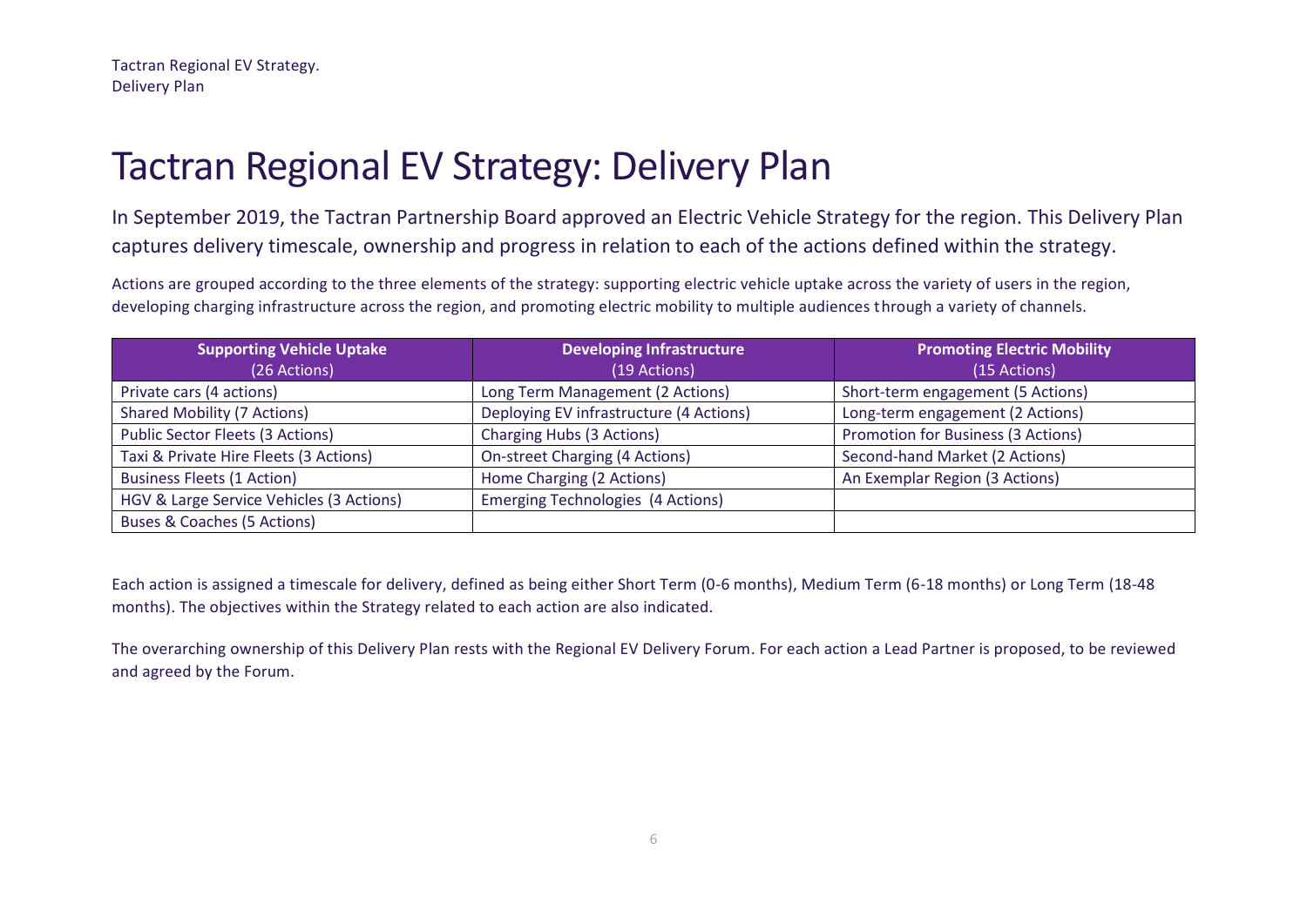## Supporting Vehicle Uptake

| Description                                                                                                                                     |                                                                                                             | Progress                                                                                                                                                                 |                                     | <b>Approach</b>                                                      |
|-------------------------------------------------------------------------------------------------------------------------------------------------|-------------------------------------------------------------------------------------------------------------|--------------------------------------------------------------------------------------------------------------------------------------------------------------------------|-------------------------------------|----------------------------------------------------------------------|
| Integrated parking and charging tariffs                                                                                                         |                                                                                                             |                                                                                                                                                                          |                                     |                                                                      |
| 1.1.1 Adopt a shared set of principles that EV charging<br>tariffs are based on across the Tactran region and<br>coordinate their introduction. |                                                                                                             | Dundee City Council implemented tariffs on 1st<br>November 2019.<br>Impact being monitored by Urban Foresight and<br>approach being shared with other local authorities. |                                     | To be facilitated by Forum<br>Coordinator and enacted by<br>Partners |
| <b>Lead Partner</b><br><b>DCC</b>                                                                                                               | <b>Other Partners</b><br>PKC, SC, AC, Urban Foresight, EVAS,<br>CPS, TS                                     | <b>Related objectives</b><br>1, 2, 5, 6                                                                                                                                  | <b>Proposed Timescale</b><br>Medium | Priority<br>High                                                     |
| 1.1.2 Contribute to the national coordination of EV<br>charging tariffs.                                                                        |                                                                                                             |                                                                                                                                                                          |                                     | Lead Partner to action on behalf of<br>Forum.                        |
| <b>Lead Partner</b><br><b>DCC</b>                                                                                                               | <b>Other Partners</b><br>PKC, SC, AC, Urban Foresight, EVAS,<br>CPS, TS                                     | <b>Related objectives</b><br>1, 2                                                                                                                                        | <b>Proposed Timescale</b><br>Medium | Priority<br>Med                                                      |
|                                                                                                                                                 | 1.1.3 Agree a set of principles which parking policy and<br>management should consider to support EV uptake | Each local authority has its own policy on parking for<br>electric vehicles. Approaches and benefits to be<br>collated.                                                  |                                     | To be facilitated by Forum<br>Coordinator and enacted by<br>Partners |
| <b>Lead Partner</b><br><b>Delivery Forum</b>                                                                                                    | <b>Other Partners</b><br>PKC, SC, AC, DCC                                                                   | <b>Related objectives</b><br>9                                                                                                                                           | <b>Proposed Timescale</b><br>Medium | Priority<br>High                                                     |
| 1.1.4 Pilot integrated parking and charging payments<br>through a shared platform                                                               |                                                                                                             | Clean Streets Innovate UK project in Dundee looking to<br>integrate charging and parking as part of a<br>demonstrator project.                                           |                                     | Lead Partner undertaking. Progress<br>reporting to Forum.            |
| <b>Lead Partner</b><br><b>DCC</b>                                                                                                               | <b>Other Partners</b><br>PKC, SC, AC, Urban Foresight, CPS,<br>Appy Parking, Urban Electric, Just<br>Park   | <b>Related objectives</b><br>9                                                                                                                                           | <b>Proposed Timescale</b><br>Medium | Priority<br>Low                                                      |
| Shared mobility                                                                                                                                 |                                                                                                             |                                                                                                                                                                          |                                     |                                                                      |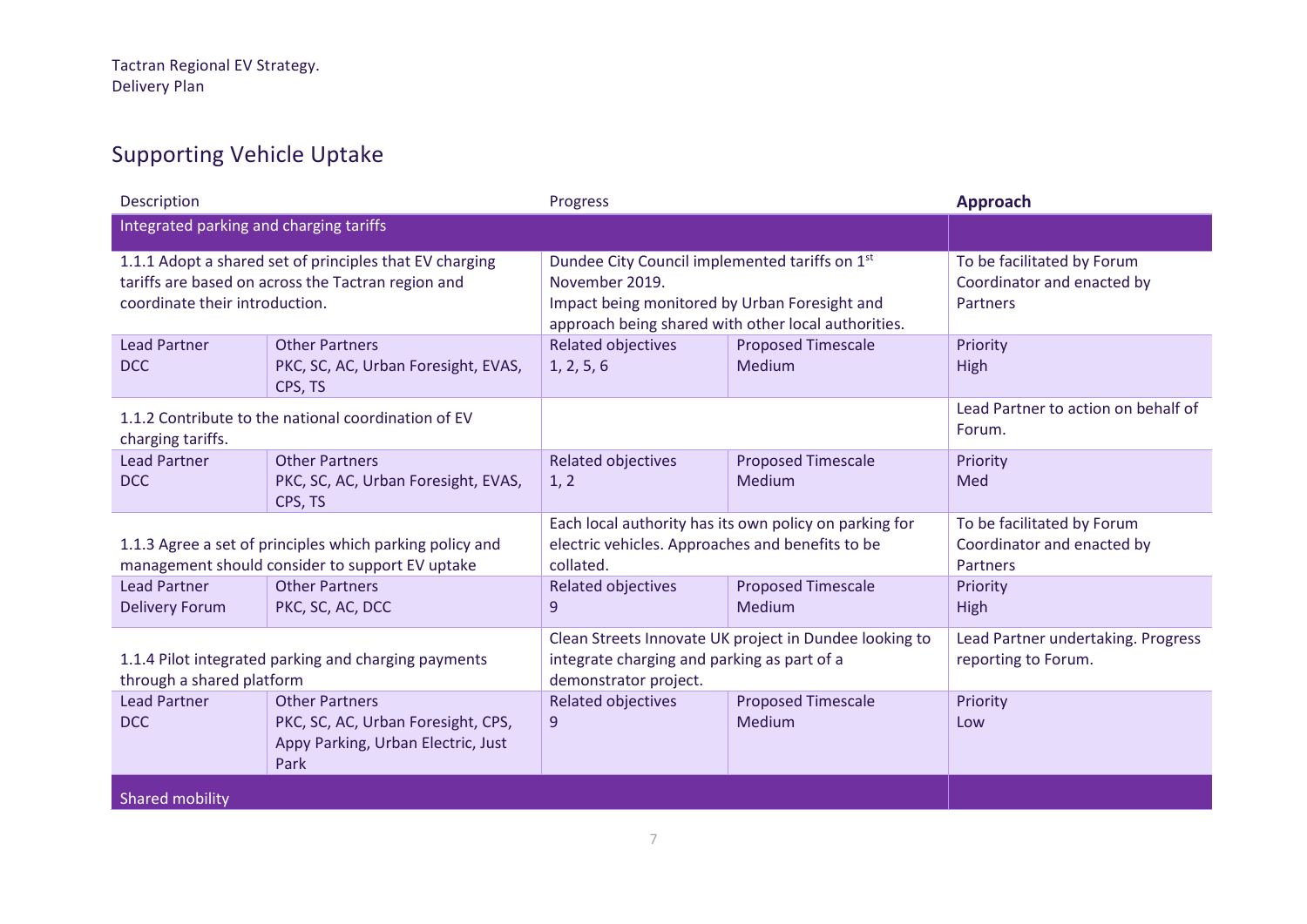| Description                                                                                                                                                                   |                                                                   | Progress                                                                                                                                                |                                                          | Approach                                                              |
|-------------------------------------------------------------------------------------------------------------------------------------------------------------------------------|-------------------------------------------------------------------|---------------------------------------------------------------------------------------------------------------------------------------------------------|----------------------------------------------------------|-----------------------------------------------------------------------|
| 1.2.1 Support user interoperability between car club<br>platforms                                                                                                             |                                                                   | Dundee City Council's MILL project is developing the<br>ShareMORE platform which will enable data sharing<br>and integration between mobility services. |                                                          | Lead Partner undertaking. Progress<br>reporting to Forum.             |
| <b>Lead Partner</b><br><b>Urban Foresight</b>                                                                                                                                 | <b>Other Partners</b><br>PKC, SC, AC, ShareMORE partner           | <b>Related objectives</b><br>12                                                                                                                         | <b>Proposed Timescale</b><br>Medium                      | Priority<br>Low                                                       |
| 1.2.2 Explore with local planning authorities the provision<br>of electric car club vehicles (and associated charging<br>infrastructure) as part of new housing developments. |                                                                   | authority relating to planning conditions for new<br>developments.                                                                                      | Next step: To collate the current policies in each local | To be facilitated by Forum<br>Coordinators                            |
| <b>Lead Partner</b><br><b>Delivery Forum</b>                                                                                                                                  | <b>Other Partners</b><br>PKC, SC, AC, DCC, Scottish<br>Government | <b>Related objectives</b><br>8, 11                                                                                                                      | <b>Proposed Timescale</b><br>Long                        | Priority<br>High                                                      |
| 1.2.3 Work with car club operators to address some the<br>barriers to greater levels of uptake, e.g. dependence on a<br>back-to-base model                                    |                                                                   | Next step: Gather information on current car club<br>provision in each authority and the organisations<br>providing it.                                 |                                                          | Forum Coordinator to action on<br>behalf of the Forum                 |
| <b>Lead Partner</b><br><b>Delivery Forum</b>                                                                                                                                  | <b>Other Partners</b><br>PKC, SC, AC, DCC, Car Club Operators     | Related objectives<br>5, 6, 8, 12                                                                                                                       | <b>Proposed Timescale</b><br>Short                       | Priority<br>Med                                                       |
| 1.2.4 Work with car club operators to improve information<br>(including in-vehicle information) on using electric car club<br>vehicles                                        |                                                                   | Next step: Engage with existing and potential car club<br>operators tin the region.                                                                     |                                                          | Forum Coordinator to action on<br>behalf of the Forum                 |
| <b>Lead Partner</b><br><b>Delivery Forum</b>                                                                                                                                  | <b>Other Partners</b><br>PKC, SC, AC, DCC, Car Club Operators     | <b>Related objectives</b><br>7, 12                                                                                                                      | <b>Proposed Timescale</b><br>Short                       | Priority<br>Med                                                       |
| 1.2.5 Agree a minimum percentage of electric car clubs<br>across the region that must be introduced when procuring<br>a new service provider.                                 |                                                                   | Dundee has a number of electric cars in its car club<br>provision. No other authority currently has electric car<br>club vehicles.                      |                                                          | To be facilitated by Forum<br>Coordinators and enacted by<br>Partners |
| <b>Lead Partner</b><br><b>Delivery Forum</b>                                                                                                                                  | <b>Other Partners</b><br>PKC, SC, AC, DCC, Car Club Operators     | <b>Related objectives</b><br>3, 8, 9                                                                                                                    | <b>Proposed Timescale</b><br>Long                        | Priority<br>Low                                                       |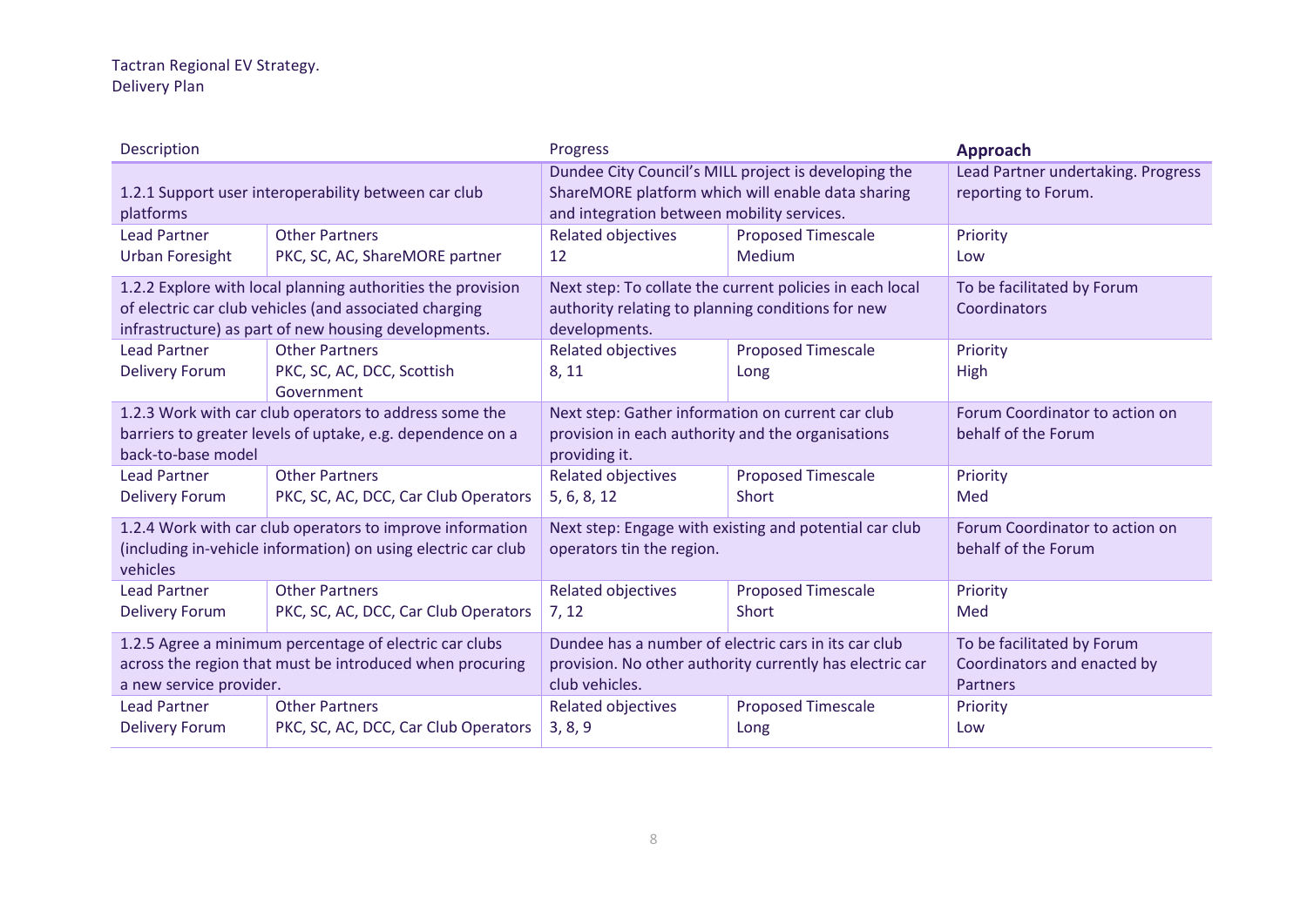| Description                                                                                                                                                                                                    |                                                                                                                           | Progress                                                                                                                                                                                            |                                           | Approach                                                                     |
|----------------------------------------------------------------------------------------------------------------------------------------------------------------------------------------------------------------|---------------------------------------------------------------------------------------------------------------------------|-----------------------------------------------------------------------------------------------------------------------------------------------------------------------------------------------------|-------------------------------------------|------------------------------------------------------------------------------|
| 1.2.6 Ensure that there is the inclusion of an electric car<br>sharing vehicle at the site of any significant charging<br>infrastructure, i.e. there is an electric car club vehicle at<br>every charging hub. |                                                                                                                           | Dundee currently has 1 electric car club vehicle at its<br>Princes Street hub. The Clean Streets project intends to<br>deploy more electric vehicles at pop-up charger hubs<br>throughout the city. |                                           | To be facilitated by Forum<br>Coordinators and enacted by<br><b>Partners</b> |
| <b>Lead Partner</b><br>DCC/Urban<br>Foresight                                                                                                                                                                  | <b>Other Partners</b><br>PKC, SC, AC, Car Club Operators                                                                  | <b>Related objectives</b><br>8, 9, 11                                                                                                                                                               | <b>Proposed Timescale</b><br>Short - Long | Priority<br>Med                                                              |
| 1.2.7 Promote the inclusion of EVs and electric mobility<br>services as part of Mobility as a Service initiatives in the<br>region                                                                             |                                                                                                                           | The region currently has 2 bids in to Transport<br>Scotland's MaaS Investment Fund.                                                                                                                 |                                           | To be enacted by Partners                                                    |
| <b>Lead Partner</b><br><b>Delivery Forum</b>                                                                                                                                                                   | <b>Other Partners</b><br>PKC, SC, AC, Maas delivery agents,<br><b>Urban Foresight</b>                                     | <b>Related objectives</b><br>9                                                                                                                                                                      | <b>Proposed Timescale</b><br>Medium       | Priority<br>Med                                                              |
| Public sector fleets                                                                                                                                                                                           |                                                                                                                           |                                                                                                                                                                                                     |                                           |                                                                              |
| drive down the overall costs of vehicles                                                                                                                                                                       | 1.3.1 Develop a shared procurement strategy to try and                                                                    | Local Authorities currently use a variety of national or<br>local frameworks to procure vehicles and take<br>advantage of joint procurement.                                                        |                                           | To be facilitated by Forum<br>Coordinators and enacted by<br>Partners        |
| <b>Lead Partner</b><br><b>Delivery Forum</b>                                                                                                                                                                   | <b>Other Partners</b><br>PKC, SC, AC, DCC, Scotland Excel,<br><b>Crown Commercials</b>                                    | <b>Related objectives</b><br>9                                                                                                                                                                      | <b>Proposed Timescale</b><br>Long         | Priority<br>Low                                                              |
| 1.3.2 Deliver a forum for the public authority fleets to<br>share data and learning from EV deployment to accelerate<br>the transition and identify barriers to adoption.                                      |                                                                                                                           | The Tactran EV Strategy Steering group has met a<br>number of times and begun the process of information<br>sharing in the region.                                                                  |                                           | Forum Coordinators to action on<br>behalf of the Forum                       |
| <b>Lead Partner</b><br><b>Delivery Forum</b>                                                                                                                                                                   | <b>Other Partners</b><br>PKC, SC, AC, DCC, Tactran                                                                        | <b>Related objectives</b><br>9                                                                                                                                                                      | <b>Proposed Timescale</b><br><b>Short</b> | Priority<br>Med                                                              |
| ideal to prove technology                                                                                                                                                                                      | 1.3.3 Set up the region as a recognised testing ground for<br>new vehicles with the mix of urban and rural settings being | The MILL is set up in Dundee to promote the city as a<br>Living Laboratory for new mobility technologies.                                                                                           |                                           | Lead Partner undertaking. Progress<br>reporting to Forum.                    |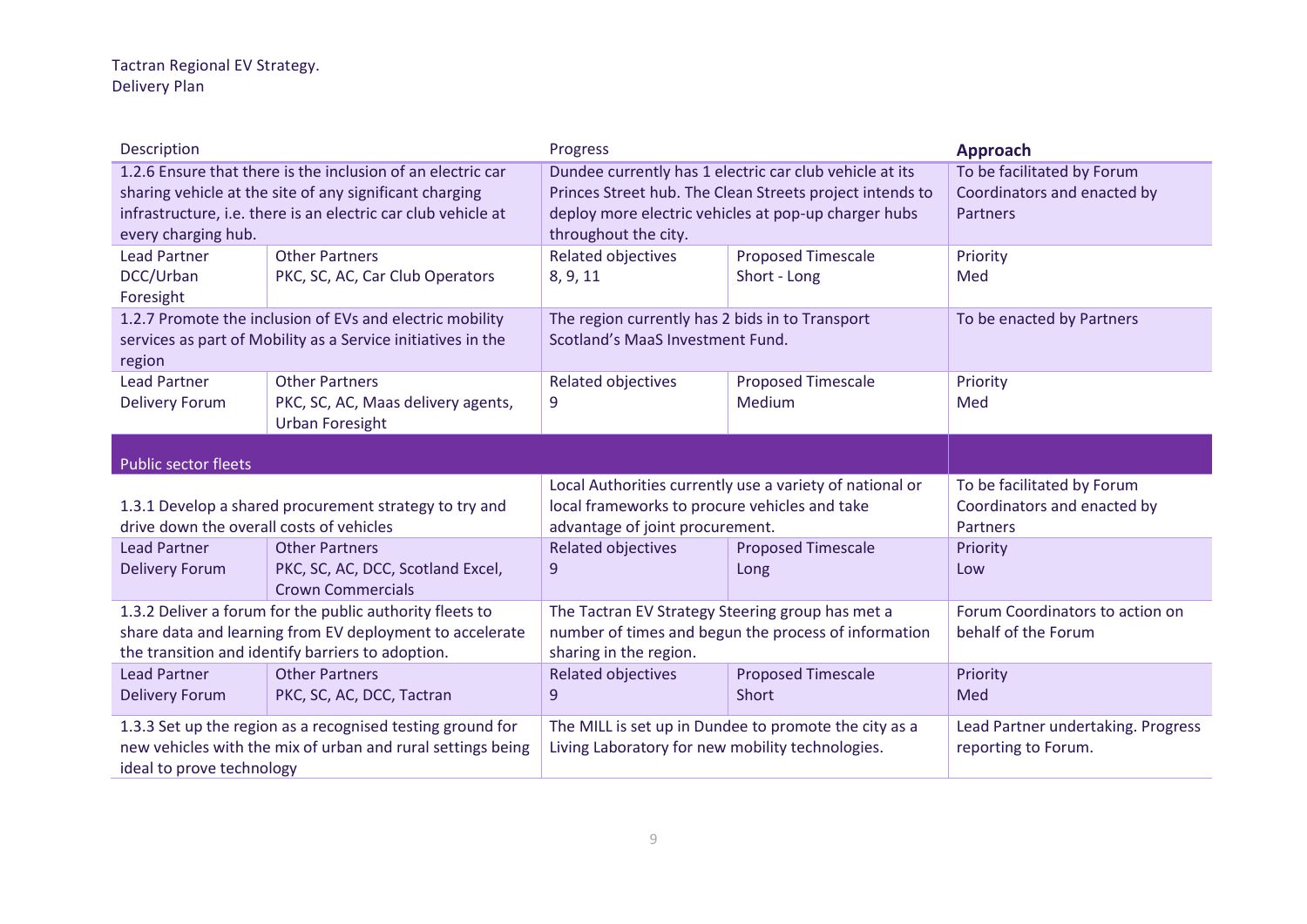| Description                              |                                                            | Progress                                              |                                                        | Approach                        |
|------------------------------------------|------------------------------------------------------------|-------------------------------------------------------|--------------------------------------------------------|---------------------------------|
| <b>Lead Partner</b>                      | <b>Other Partners</b>                                      | <b>Related objectives</b>                             | <b>Proposed Timescale</b>                              | Priority                        |
| <b>Delivery Forum</b>                    | PKC, SC, AC, DCC, Tactran, The MILL                        | 9                                                     | Short                                                  | Med                             |
|                                          |                                                            |                                                       |                                                        |                                 |
| Taxi and private hire fleets             |                                                            |                                                       |                                                        |                                 |
|                                          | 1.4.1 Identify current best practice across the region and | Dundee currently have converted 18% of taxis and      |                                                        | To be facilitated by Forum      |
|                                          | share with other authorities to again give consistent and  | private hires to electric vehicles.                   |                                                        | Coordinators                    |
| progressive approach.                    |                                                            |                                                       |                                                        |                                 |
| <b>Lead Partner</b>                      | <b>Other Partners</b>                                      | <b>Related objectives</b>                             | <b>Proposed Timescale</b>                              | Priority                        |
| <b>DCC</b>                               | PKC, SC, AC                                                | 9                                                     | <b>Short</b>                                           | High                            |
|                                          |                                                            |                                                       | Each local authority has its own set of conditions for | To be facilitated by Forum      |
|                                          | 1.4.2 Consider a regional set of conditions to the vehicle |                                                       | taxis. Work has been undertaken between Dundee and     | Coordinators                    |
|                                          | rules to try and encourage the switch to electric vehicles | Angus to look to standardise.                         |                                                        |                                 |
| <b>Lead Partner</b>                      | <b>Other Partners</b>                                      | <b>Related objectives</b>                             | <b>Proposed Timescale</b>                              | Priority                        |
| <b>DCC</b>                               | PKC, SC, AC                                                | 3, 9                                                  | Long                                                   | Med                             |
|                                          | 1.4.3 Deliver a consistent approach to the procurement of  | Next Step: Gather information of procurement          |                                                        | To be facilitated by Forum      |
|                                          | local services from the authorities which encourages the   | strategies in each local authority in regards to taxi |                                                        | Coordinators and enacted by     |
|                                          | use of electric vehicles to deliver the tendered services. | contracts.                                            |                                                        | <b>Partners</b>                 |
| <b>Lead Partner</b>                      | <b>Other Partners</b>                                      | Related objectives                                    | <b>Proposed Timescale</b>                              | Priority                        |
| <b>Delivery Forum</b>                    | PKC, SC, AC, DCC                                           | 3, 9                                                  | Medium                                                 | Med                             |
|                                          |                                                            |                                                       |                                                        |                                 |
| <b>Business fleets</b>                   |                                                            |                                                       |                                                        |                                 |
|                                          | 1.5.1 Introduce a scheme to directly support local         | No local schemes. Urban foresight run a Fleet         |                                                        | Forum Coordinators to action on |
|                                          | businesses to help them understand and consider the        |                                                       | Revolution scheme in the North East of England which   | behalf of the Forum             |
| benefits of driving an electric vehicle. |                                                            | could serve as a template.                            |                                                        |                                 |
| <b>Lead Partner</b>                      | <b>Other Partners</b>                                      | <b>Related objectives</b>                             | <b>Proposed Timescale</b>                              | Priority                        |
| <b>Urban Foresight</b>                   | DCC, PKC, AC, SC                                           | 3, 9                                                  | Short                                                  | Low                             |
|                                          |                                                            |                                                       |                                                        |                                 |
| <b>HGVs and Large Service Vehicles</b>   |                                                            |                                                       |                                                        |                                 |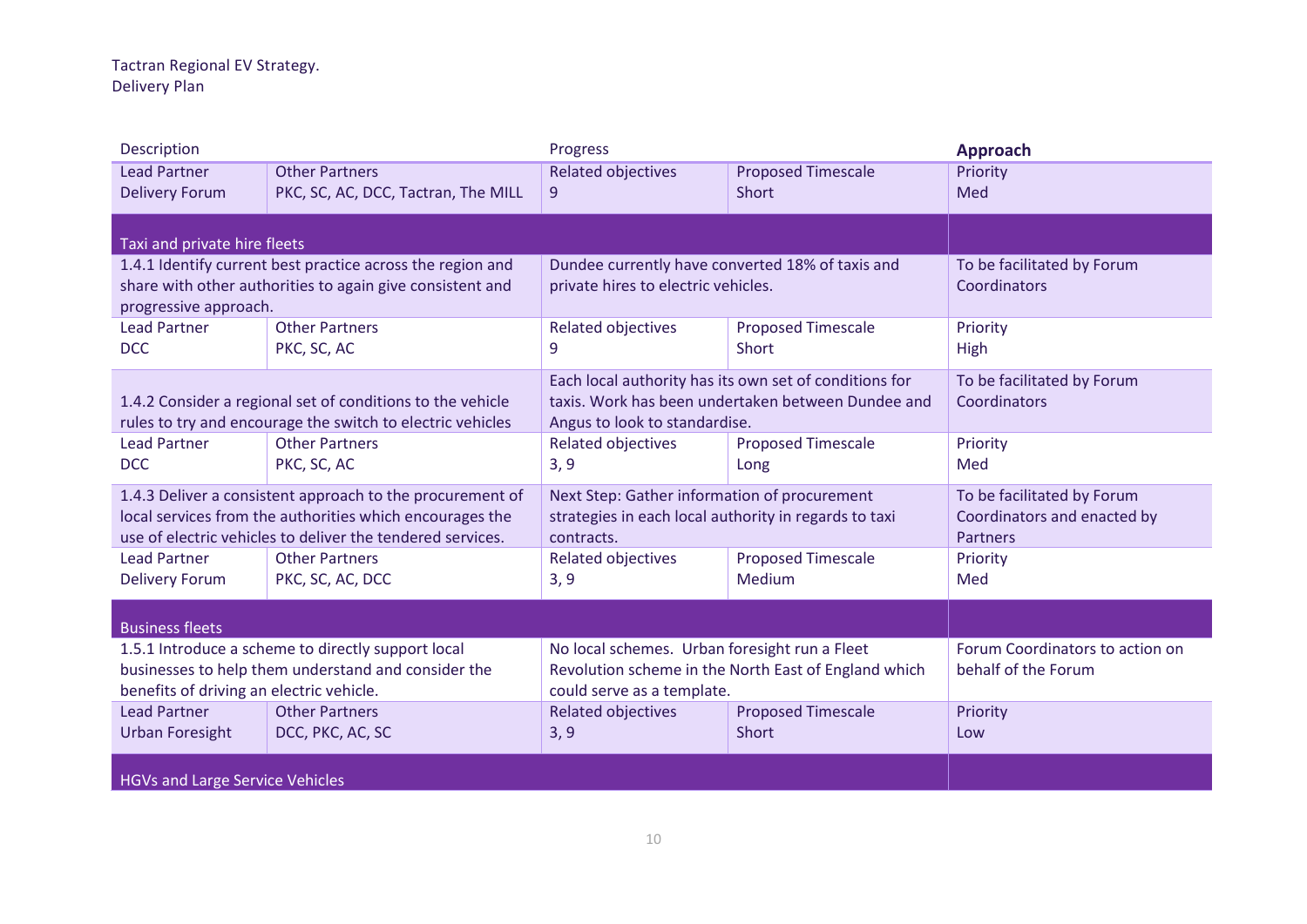| Description                                                                                                                                                                                                                                                     |                                                                                                                             | Progress                                                                       |                                           | <b>Approach</b>                                                       |
|-----------------------------------------------------------------------------------------------------------------------------------------------------------------------------------------------------------------------------------------------------------------|-----------------------------------------------------------------------------------------------------------------------------|--------------------------------------------------------------------------------|-------------------------------------------|-----------------------------------------------------------------------|
| vehicles within an urban area                                                                                                                                                                                                                                   | 1.6.1 Undertake a pilot of plug-in electric refuse collection                                                               | Dundee will introduce to full electric RCV's into their<br>fleet in 2020.      |                                           | Lead Partner undertaking. Progress<br>reporting to Forum.             |
| <b>Lead Partner</b><br><b>DCC</b>                                                                                                                                                                                                                               | <b>Other Partners</b><br>PKC, SC, AC, Urban Foresight, TS                                                                   | <b>Related objectives</b><br>8, 9                                              | <b>Proposed Timescale</b><br>Short        | Priority<br>High                                                      |
| 1.6.2 Ensure activity taken to support EV adoption in the<br>region complements and integrates with a Regional<br>Framework for the Development of Hydrogen Refueling<br>Infrastructure                                                                         |                                                                                                                             | Proposals for Hydrogen refueling being developed in<br><b>Perth and Dundee</b> |                                           | To be facilitated by Forum<br>Coordinators and enacted by<br>Partners |
| <b>Lead Partner</b><br><b>Delivery Forum</b>                                                                                                                                                                                                                    | <b>Other Partners</b><br>DCC, PKC, SC, AC, Urban Foresight,<br><b>TS</b>                                                    | <b>Related objectives</b><br>$\mathbf{1}$                                      | <b>Proposed Timescale</b><br>Long         | Priority<br>Med                                                       |
| 1.6.3 Support the development of showcase project for<br>utilising hydrogen infrastructure on a multi-use basis a key<br>development sites within the region, such as the Michelin<br>Scotland Innovation Parc and the Perth West Eco<br><b>Innovation Park</b> |                                                                                                                             | Proposals for Hydrogen refueling being developed in<br><b>Perth and Dundee</b> |                                           | Lead Partner undertaking. Progress<br>reporting to Forum.             |
| <b>Lead Partner</b><br><b>Delivery Forum</b>                                                                                                                                                                                                                    | <b>Other Partners</b><br>DCC, PKC, SC, AC, Urban Foresight,<br>TS, MSiP                                                     | Related objectives<br>1                                                        | <b>Proposed Timescale</b><br>Long         | Priority<br>Med                                                       |
| <b>Buses and coaches</b>                                                                                                                                                                                                                                        |                                                                                                                             |                                                                                |                                           |                                                                       |
| 1.7.1 Collectively learn lessons from Xplore Dundee's<br>electric bus pilot as well as international best practice.                                                                                                                                             |                                                                                                                             | Next step: Gather data from Xplore in relation to trial.                       |                                           | To be facilitated by Forum<br>Coordinators                            |
| <b>Lead Partner</b><br><b>DCC</b>                                                                                                                                                                                                                               | <b>Other Partners</b><br>PKC, SC, AC                                                                                        | <b>Related objectives</b><br>5, 6, 9                                           | <b>Proposed Timescale</b><br><b>Short</b> | Priority<br>Med                                                       |
| projects in the region.                                                                                                                                                                                                                                         | 1.7.2 Explore potential use cases for electric buses (e.g. as<br>part of a Park & Ride service) and the potential for pilot | Castleview Park & Ride currently under development in<br>Stirling.             |                                           | Lead Partner undertaking. To be<br>supported by Forum Coordinator     |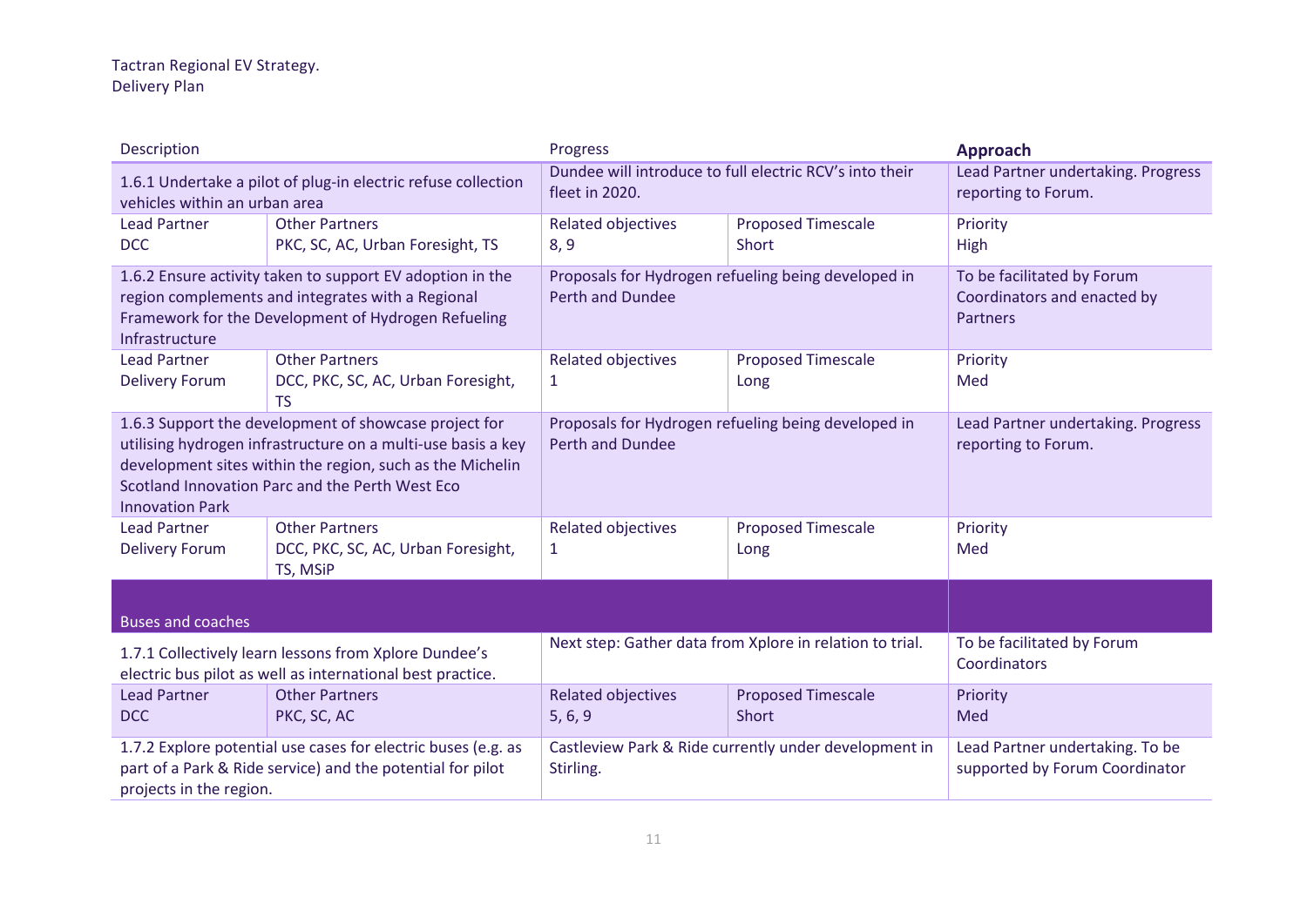| Description                                                  |                                                            | Progress                                       |                           | <b>Approach</b>                 |
|--------------------------------------------------------------|------------------------------------------------------------|------------------------------------------------|---------------------------|---------------------------------|
| <b>Lead Partner</b>                                          | <b>Other Partners</b>                                      | <b>Related objectives</b>                      | <b>Proposed Timescale</b> | Priority                        |
| <b>SC</b>                                                    | DCC, PKC, AC, TS. Tay City Deal                            | 3, 9                                           | Long                      | Med                             |
|                                                              |                                                            | Next step: Meet with regional bus companies to |                           | To be facilitated by Forum      |
|                                                              | 1.7.3 Define and produce a clear direction of development  | understand current position.                   |                           | Coordinators and enacted by     |
|                                                              | for the region in relation to future zero emission buses   |                                                |                           | <b>Partners</b>                 |
| <b>Lead Partner</b>                                          | <b>Other Partners</b>                                      | Related objectives                             | <b>Proposed Timescale</b> | Priority                        |
| <b>Delivery Forum</b>                                        | DCC, PKC, SC, AC                                           | 9                                              | Long                      | High                            |
|                                                              | 1.7.4 Create an opportunity to share best practice         | Next step: Meet with regional bus companies to |                           | Forum Coordinators to action on |
|                                                              | concerning electrification across bus operators regionally | understand current position.                   |                           | behalf of the Forum             |
|                                                              | and ensure a consistent approach to local discussions.     |                                                |                           |                                 |
| <b>Lead Partner</b>                                          | <b>Other Partners</b>                                      | Related objectives                             | <b>Proposed Timescale</b> | Priority                        |
| Delivery Forum                                               | DCC, PKC, SC, AC, Explore,                                 | 9                                              | Long                      | Med                             |
|                                                              | Stagecoach                                                 |                                                |                           |                                 |
|                                                              | 1.7.5 Share learnings from JIVE2 project to date and       |                                                |                           | Lead Partner undertaking. To be |
|                                                              | engage with Aberdeen City Council to understand            |                                                |                           | supported by Forum Coordinator  |
| challenges and opportunities arising from their work in this |                                                            |                                                |                           |                                 |
| area.                                                        |                                                            |                                                |                           |                                 |
| <b>Lead Partner</b>                                          | <b>Other Partners</b>                                      | <b>Related objectives</b>                      | <b>Proposed Timescale</b> | Priority                        |
| <b>Delivery Forum</b>                                        | DCC, PKC, AC, SC, AC, TS, First Bus,<br>Co-Wheels          | 9                                              | Long                      | Med                             |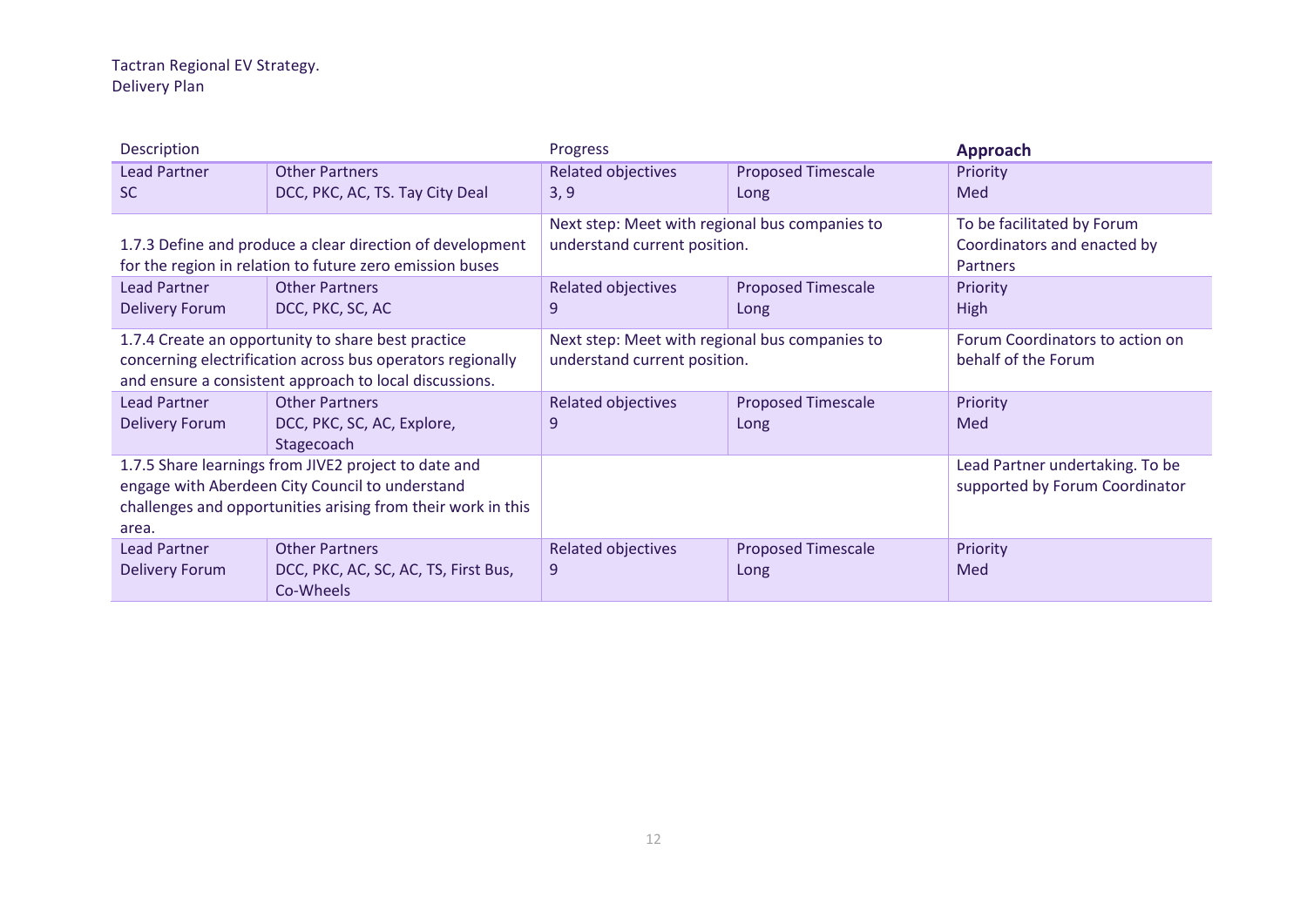### Developing Infrastructure

| Description                           |                                                                                                                                                    | Progress                                                                                                                                                   |                                                      | <b>Approach</b>                                                             |
|---------------------------------------|----------------------------------------------------------------------------------------------------------------------------------------------------|------------------------------------------------------------------------------------------------------------------------------------------------------------|------------------------------------------------------|-----------------------------------------------------------------------------|
|                                       | Long term management of public charging assets                                                                                                     |                                                                                                                                                            |                                                      |                                                                             |
|                                       | 2.1.1 Develop an infrastructure roadmap to 2032<br>consisting of a set of key targets and milestones for<br>regional wide infrastructure delivery. | Each local authority has details of current infrastructure<br>and future plans. These are to be collated and mapped.                                       |                                                      | To be facilitated by Forum<br>Coordinator and enacted by<br><b>Partners</b> |
| <b>Lead Partner</b><br><b>Tactran</b> | <b>Other Partners</b><br>DCC, PKC, AC, SC, TS,                                                                                                     | Related objectives<br>$\overline{3}$                                                                                                                       | <b>Proposed Timescale</b><br>Short                   | Priority<br><b>High</b>                                                     |
| available to local authorities.       | 2.1.2 Assess the feasibility of future delivery models                                                                                             | models for other UK regions.                                                                                                                               | Urban Foresight have developed a number of operating | Forum Coordinators to action<br>on behalf of the Forum                      |
| Lead Partner<br>Urban<br>Foresight    | <b>Other Partners</b><br>DCC, PKC, AC, SC, TS                                                                                                      | Related objectives<br>3                                                                                                                                    | Proposed Timescale<br><b>Medium</b>                  | Priority<br><b>High</b>                                                     |
| should be situated                    | 2.2.1 Create a tool kit for use by the local authorities that<br>gives guidance on best practice for where infrastructure                          | Develop the procedure currently used by Stirling to<br>identify sites. Clean Streets project will deliver toolkit<br>for on-street charger identification. |                                                      | Lead Partner undertaking. To<br>be supported by Forum<br>Coordinator        |
| <b>Lead Partner</b><br><b>SC</b>      | <b>Other Partners</b><br>DCC, PKC, AC, SC, Urban Foresight                                                                                         | <b>Related objectives</b><br>4, 5                                                                                                                          | <b>Proposed Timescale</b><br>Medium                  | Priority<br>High                                                            |
|                                       | Deploying public charging infrastructure                                                                                                           |                                                                                                                                                            |                                                      |                                                                             |
|                                       | 2.2.2 Develop a checklist to assess and support the site<br>selection process as well as the choice of infrastructure                              | Develop the procedure currently used by Stirling to<br>identify sites. Clean Streets project will deliver toolkit<br>for on-street charger identification. |                                                      | Lead Partner undertaking. To<br>be supported by Forum<br>Coordinator        |
| <b>Lead Partner</b><br><b>SC</b>      | <b>Other Partners</b><br>DCC, PKC, AC, SC, Urban Foresight                                                                                         | <b>Related objectives</b><br>4, 5                                                                                                                          | <b>Proposed Timescale</b><br>Medium                  | Priority<br>Med                                                             |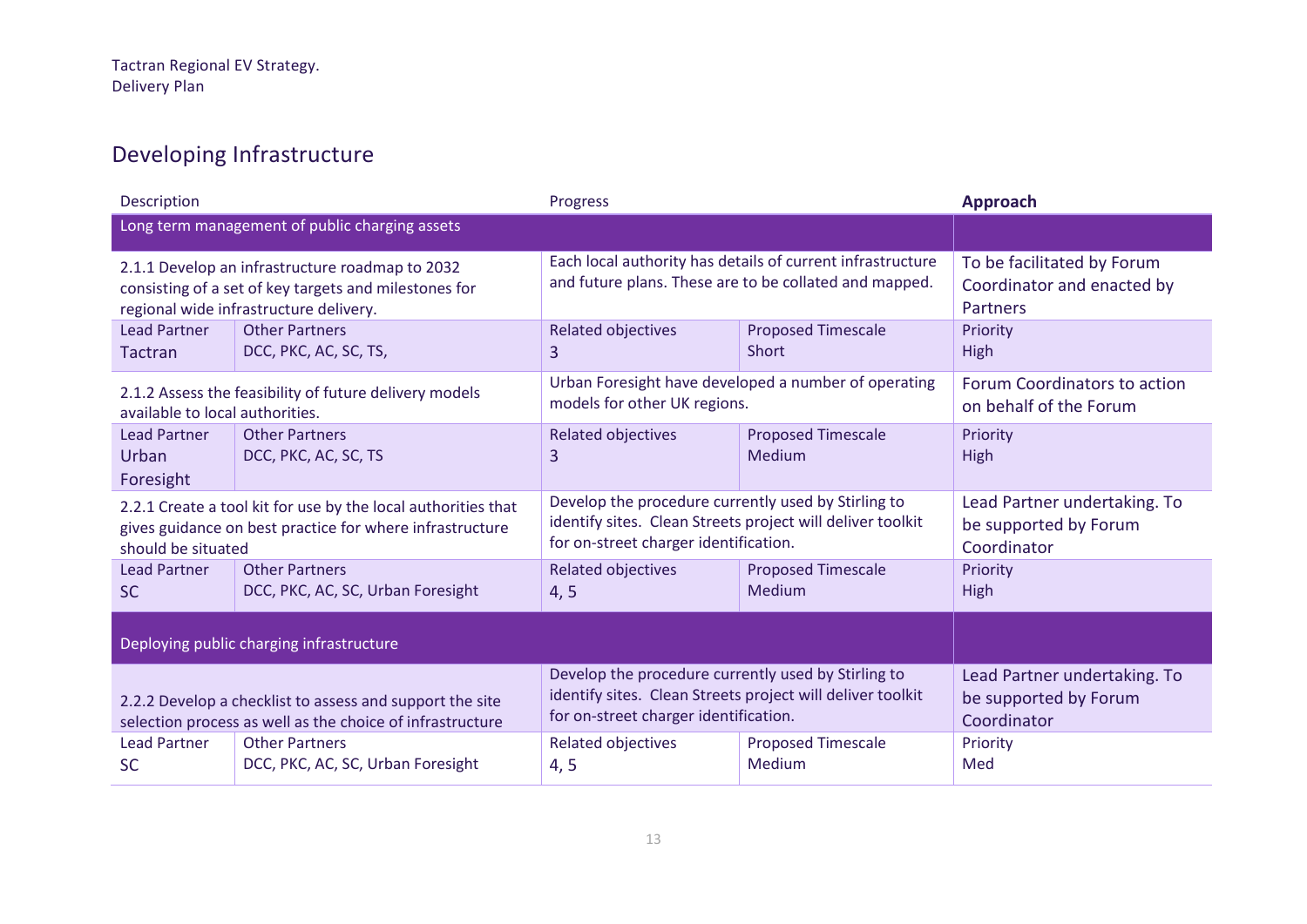| Description                                                                                                                                                                                    |                                                                                                                                                                                 | Progress                                                                                                                                                               |                                                          | <b>Approach</b>                                                             |
|------------------------------------------------------------------------------------------------------------------------------------------------------------------------------------------------|---------------------------------------------------------------------------------------------------------------------------------------------------------------------------------|------------------------------------------------------------------------------------------------------------------------------------------------------------------------|----------------------------------------------------------|-----------------------------------------------------------------------------|
| infrastructure provision                                                                                                                                                                       | 2.2.3 Adopt a standardised approach to utilise all available<br>data to create an evidence base for best practice                                                               | local authority data and shared with them.                                                                                                                             | Transport Scotland carried out detailed analysis on each | To be facilitated by Forum<br>Coordinator and enacted by<br><b>Partners</b> |
| <b>Lead Partner</b><br><b>TS</b>                                                                                                                                                               | <b>Other Partners</b><br>DCC, PKC, AC, SC                                                                                                                                       | <b>Related objectives</b><br>$\overline{2}$                                                                                                                            | <b>Proposed Timescale</b><br>Medium                      | Priority<br>Med                                                             |
| 2.2.4 Develop a GIS based map of the EV infrastructure in<br>the region that includes future proposed additions to allow<br>for a comprehensive overview of all the chargers in the<br>region. |                                                                                                                                                                                 | A number of sources hold data on current infrastructure<br>in each area, Charge Place Scotland, Zap Map and local<br>authorities. Planning applications can be viewed. |                                                          | Forum Coordinator to action on<br>behalf of the Forum                       |
| <b>Lead Partner</b><br><b>Delivery Forum</b>                                                                                                                                                   | <b>Other Partners</b><br>DCC, PKC, AC, SC, Urban Foresight                                                                                                                      | Related objectives<br>5,6                                                                                                                                              | <b>Proposed Timescale</b><br>Short                       | Priority<br>Med                                                             |
| The development of charging hubs                                                                                                                                                               |                                                                                                                                                                                 |                                                                                                                                                                        |                                                          |                                                                             |
| travel provision.                                                                                                                                                                              | 2.3.1 Create a toolkit to ensure that all the future<br>developments of charging hubs have fully considered how<br>this integrates with the current public transport and active | Queen Street hub in Broughty Ferry can be used as a<br>model to fully integrate charging hubs with other travel<br>activities.                                         |                                                          | Lead Partner undertaking. To<br>be supported by Forum<br>Coordinator        |
| <b>Lead Partner</b><br><b>DCC</b>                                                                                                                                                              | <b>Other Partners</b><br>PKC, SC, AC, Urban Foresight                                                                                                                           | <b>Related objectives</b><br>12                                                                                                                                        | <b>Proposed Timescale</b><br>Medium                      | Priority<br>Med                                                             |
| 2.3.2 Engage with local communities when identifying<br>where to place charging infrastructure.                                                                                                |                                                                                                                                                                                 | Dundee City council have carried out engagement with<br>local community in recent months, this can be<br>developed across the region.                                  |                                                          | To be enacted by Partners                                                   |
| <b>Lead Partner</b><br><b>DCC</b>                                                                                                                                                              | <b>Other Partners</b><br>PKC, SC, AC, Urban Foresight                                                                                                                           | <b>Related objectives</b><br>7                                                                                                                                         | <b>Proposed Timescale</b><br>Long                        | Priority<br>Med                                                             |
| 2.3.3 Formulate a regional off the shelf "shopping list" for<br>the development of charging hubs in the region, allowing<br>for quick and easy pricing of projects at development<br>stage.    |                                                                                                                                                                                 | Next step: Each local authority to provide a list of<br>completed infrastructure projects, to include costs and<br>equipment deployed.                                 |                                                          | Lead Partner undertaking. To<br>be supported by Forum<br>Coordinator        |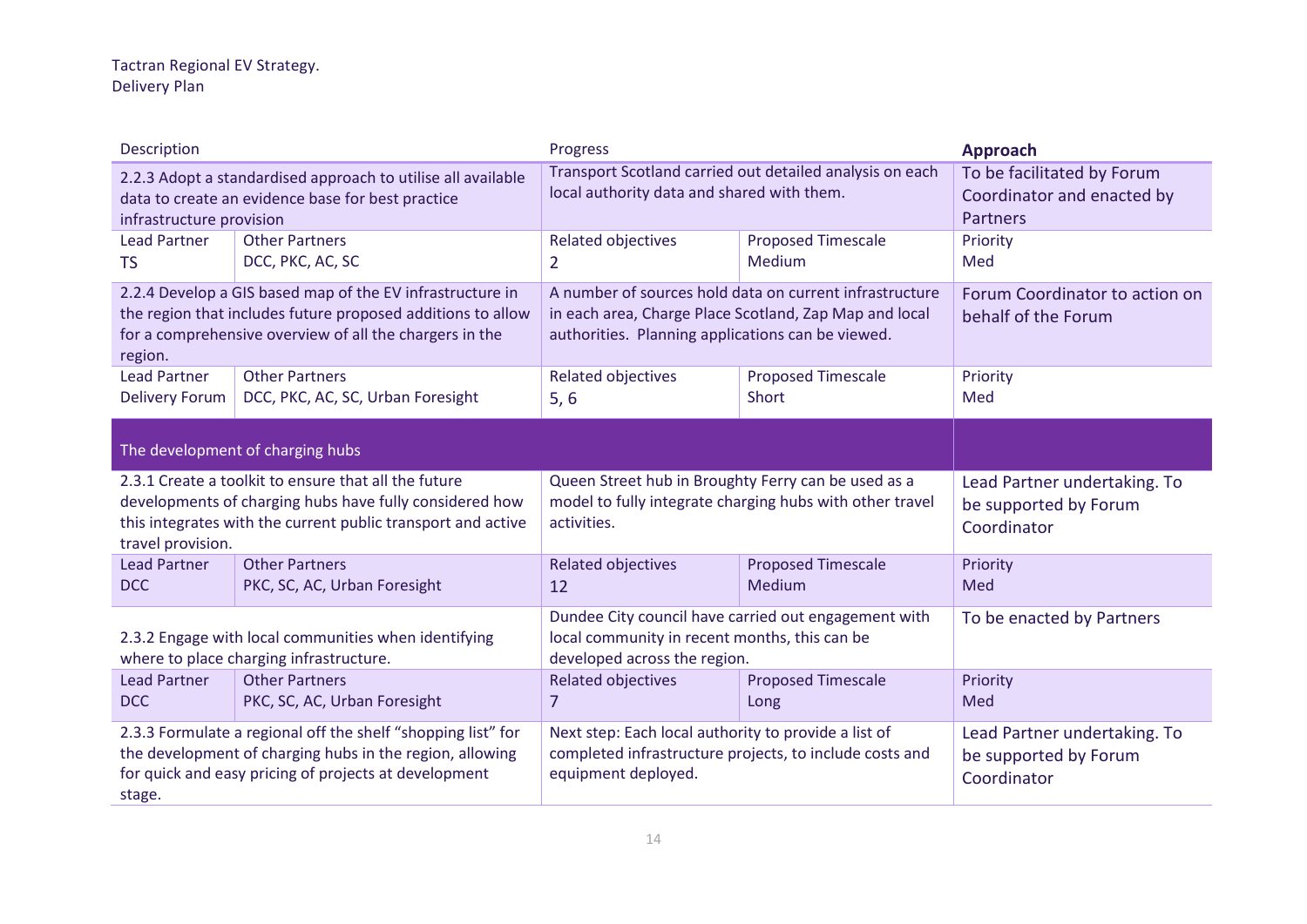| Description                                                                                                                                                                 |                                                                                                                    | Progress                                                                                                              |                                                            | <b>Approach</b>                                                             |
|-----------------------------------------------------------------------------------------------------------------------------------------------------------------------------|--------------------------------------------------------------------------------------------------------------------|-----------------------------------------------------------------------------------------------------------------------|------------------------------------------------------------|-----------------------------------------------------------------------------|
| <b>Lead Partner</b><br>Urban<br>Foresight                                                                                                                                   | <b>Other Partners</b><br>DCC, PKC, AC, SC                                                                          | <b>Related objectives</b><br>1, 2                                                                                     | <b>Proposed Timescale</b><br>Short                         | Priority<br>High                                                            |
| On-street charging solutions                                                                                                                                                |                                                                                                                    |                                                                                                                       |                                                            |                                                                             |
|                                                                                                                                                                             | 2.4.1 Introduce the on-street charging toolkit to include<br>feeder pillar design and support large scale adoption | Clean Streets project in Dundee will deliver toolkit and<br>region.                                                   | design challenge for feeder pillar to be shared across the | Lead Partner undertaking.<br>Progress reporting to Forum.                   |
| <b>Lead Partner</b><br>Urban<br>Foresight                                                                                                                                   | <b>Other Partners</b><br>DCC, PKC, AC, SC                                                                          | <b>Related objectives</b><br>5, 6                                                                                     | <b>Proposed Timescale</b><br>Medium                        | Priority<br>Med                                                             |
| 2.4.2 Develop a region wide approach to supporting the<br>trials of new technologies in this area and a formal process<br>for sharing the learning with all other partners. |                                                                                                                    | technologies within the city and possibly wider region.                                                               | The MILL in Dundee provides the framework to trail new     | Lead Partner undertaking. To<br>be supported by Forum<br>Coordinator        |
| <b>Lead Partner</b><br>Tactran                                                                                                                                              | <b>Other Partners</b><br>DCC, PKC, AC, SC, The Mill                                                                | <b>Related objectives</b><br>9, 10                                                                                    | <b>Proposed Timescale</b><br>Medium                        | Priority<br>Med                                                             |
|                                                                                                                                                                             | 2.4.3 Develop a region wide framework for the use of<br>council owned car parks to support EV adoption             | Gather current practice in each authority in relation to<br>EV parking in council owned car parks.                    |                                                            | To be facilitated by Forum<br>Coordinator and enacted by<br><b>Partners</b> |
| <b>Lead Partner</b><br><b>Delivery Forum</b>                                                                                                                                | <b>Other Partners</b><br>Tactran, PKC, DCC, SC, AC                                                                 | <b>Related objectives</b><br>1, 12                                                                                    | <b>Proposed Timescale</b><br>Long                          | Priority<br>Med                                                             |
| 2.4.4 Engage in a project to identify the most suitable<br>places to introduce on-street charging infrastructure                                                            |                                                                                                                    | Toolkit will be produced as part of Clean Streets project<br>in Dundee to support the delivery of on-street chargers. |                                                            | Lead Partner undertaking.<br>Progress reporting to Forum.                   |
| <b>Lead Partner</b><br>Urban<br>Foresight                                                                                                                                   | <b>Other Partners</b><br>PKC, DCC, SC, AC                                                                          | <b>Related objectives</b><br>2                                                                                        | <b>Proposed Timescale</b><br>Medium                        | Priority<br>Med                                                             |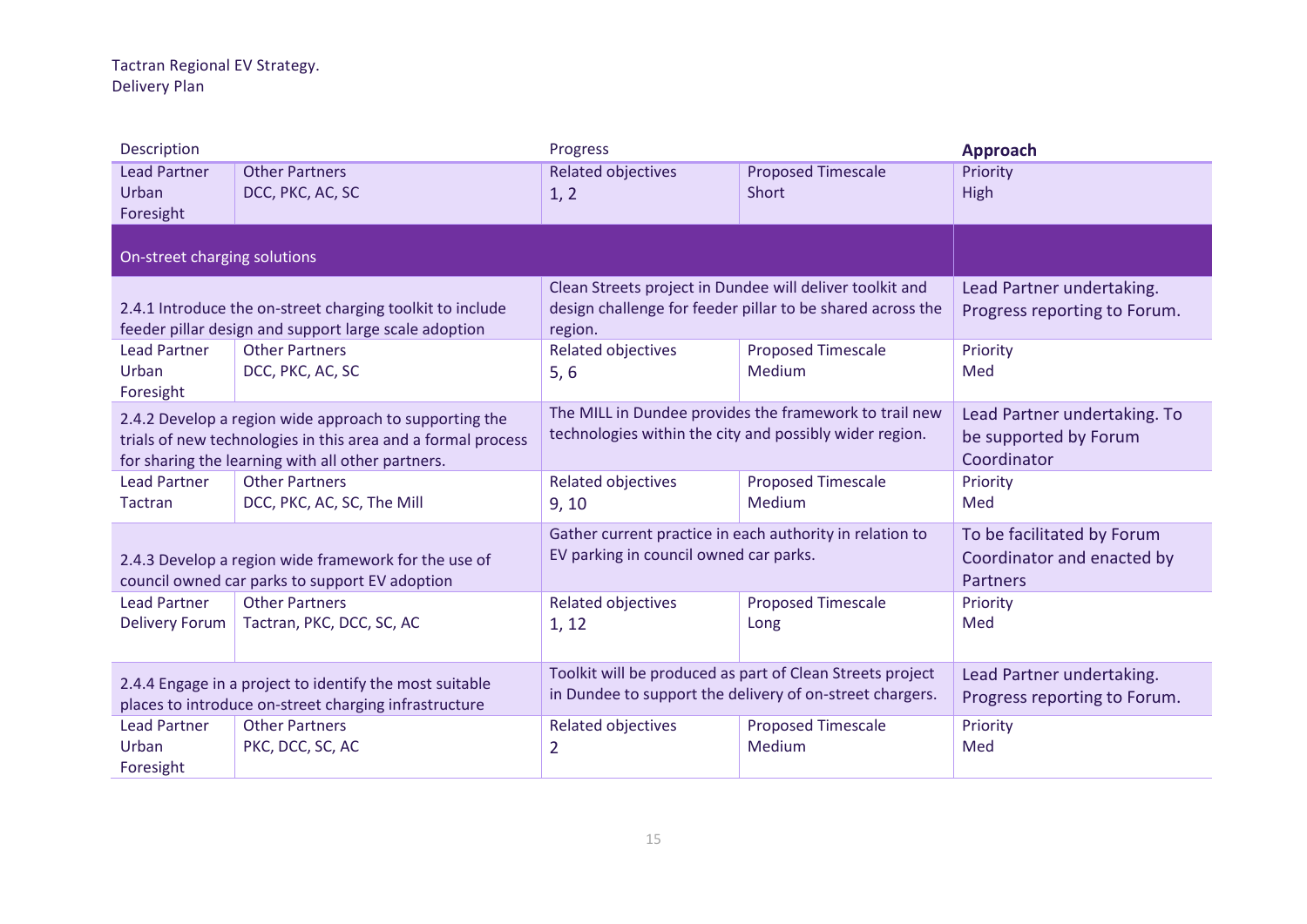| Description                                                                                                                                                      |                                                                                                                                                                        | Progress                                                                                            |                                     | <b>Approach</b>                                                      |
|------------------------------------------------------------------------------------------------------------------------------------------------------------------|------------------------------------------------------------------------------------------------------------------------------------------------------------------------|-----------------------------------------------------------------------------------------------------|-------------------------------------|----------------------------------------------------------------------|
| Home charging                                                                                                                                                    |                                                                                                                                                                        |                                                                                                     |                                     |                                                                      |
|                                                                                                                                                                  | 2.5.1 Develop a guidance document for local authorities to<br>deploy when faced with any new housing developments                                                      | Authorities currently provide some guidance on EV<br>infrastructure provision for new developments. |                                     | To be facilitated by Forum<br>Coordinator and enacted by<br>Partners |
| <b>Lead Partner</b><br><b>Delivery Forum</b>                                                                                                                     | <b>Other Partners</b><br>Scottish Government, DCC, PKC, AC, SC                                                                                                         | <b>Related objectives</b><br>11                                                                     | <b>Proposed Timescale</b><br>Long   | Priority<br>High                                                     |
|                                                                                                                                                                  | 2.5.2 Develop a business case for local authorities for the<br>inclusion of electric vehicle charging and associated<br>renewable technology with any new developments |                                                                                                     |                                     | Forum Coordinator to action on<br>behalf of the Forum                |
| <b>Lead Partner</b><br>Urban<br>Foresight                                                                                                                        | <b>Other Partners</b><br>DCC, PKC, AC, SC                                                                                                                              | <b>Related objectives</b><br>11                                                                     | <b>Proposed Timescale</b><br>Medium | Priority<br>Med                                                      |
|                                                                                                                                                                  | EVs in relation to other emerging technologies                                                                                                                         |                                                                                                     |                                     |                                                                      |
| region                                                                                                                                                           | 2.6.1 Engage with industry to identify and attract large<br>scale trials of technologies such as V2G and V2X in the                                                    | Dundee are currently in discussion with Nissan regarding<br>V2G trial in the city.                  |                                     | Lead Partner undertaking.<br>Progress reporting to Forum.            |
| <b>Lead Partner</b><br><b>DCC</b>                                                                                                                                | <b>Other Partners</b><br>Urban Foresight, PKC, SC, AC, Nissan                                                                                                          | <b>Related objectives</b><br>10                                                                     | <b>Proposed Timescale</b><br>Long   | Priority<br>Low                                                      |
| 2.6.2 Develop a regional strategy to link these new<br>technologies to energy production within the region and<br>how this may support community Energy Projects |                                                                                                                                                                        |                                                                                                     |                                     | Lead Partner undertaking. To<br>be supported by Forum<br>Coordinator |
| <b>Lead Partner</b><br><b>Tactran</b>                                                                                                                            | <b>Other Partners</b><br>DCC, PKC, SC, AC, Urban Foresight                                                                                                             | <b>Related objectives</b><br>10                                                                     | <b>Proposed Timescale</b><br>Long   | Priority<br>Low                                                      |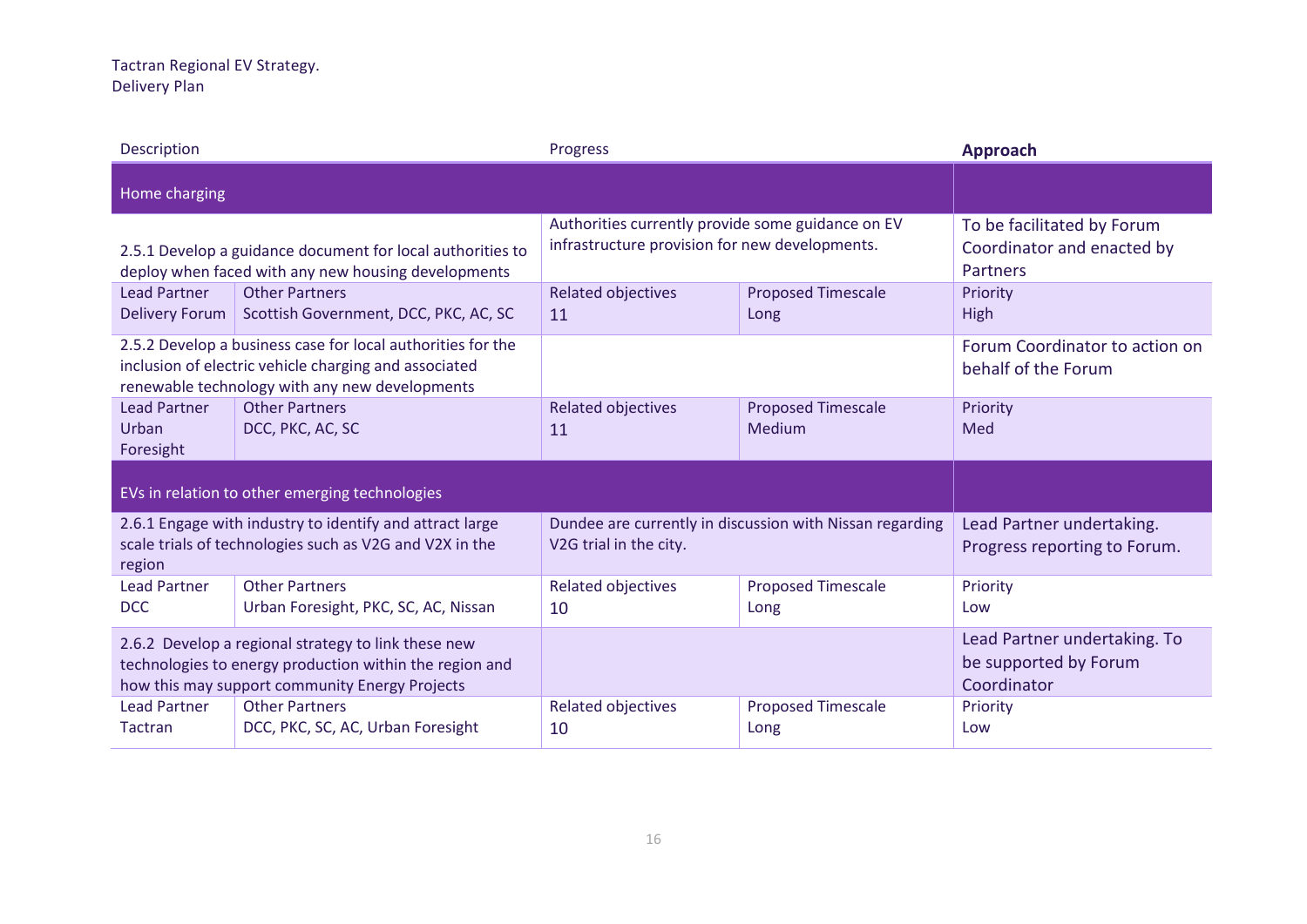| Description                               |                                                                                                                                                                                                                                                 | Progress                        |                                   | <b>Approach</b>                                       |
|-------------------------------------------|-------------------------------------------------------------------------------------------------------------------------------------------------------------------------------------------------------------------------------------------------|---------------------------------|-----------------------------------|-------------------------------------------------------|
| region.                                   | 2.6.3 Develop a roadmap for the region to ensure that it<br>has the infrastructure in place to support the deployment<br>of CAVs and to ensure the correct strategic decisions are<br>taken when rolling out new infrastructure projects in the |                                 |                                   | Forum Coordinator to action on<br>behalf of the Forum |
| <b>Lead Partner</b><br>Urban              | <b>Other Partners</b><br>Tactran, DCC, SC, AC, PKC                                                                                                                                                                                              | <b>Related objectives</b><br>13 | <b>Proposed Timescale</b><br>Long | Priority<br>Low                                       |
| Foresight                                 | 2.6.4 Identify a number of specific projects in the Tactran<br>area that would be suitable to support CAV's deployment<br>and market the area as a test bed.                                                                                    |                                 |                                   | Forum Coordinator to action on<br>behalf of the Forum |
| <b>Lead Partner</b><br>Urban<br>Foresight | <b>Other Partners</b><br>Tactran, DCC, SC, AC, PKC                                                                                                                                                                                              | <b>Related objectives</b><br>13 | <b>Proposed Timescale</b><br>Long | Priority<br>Low                                       |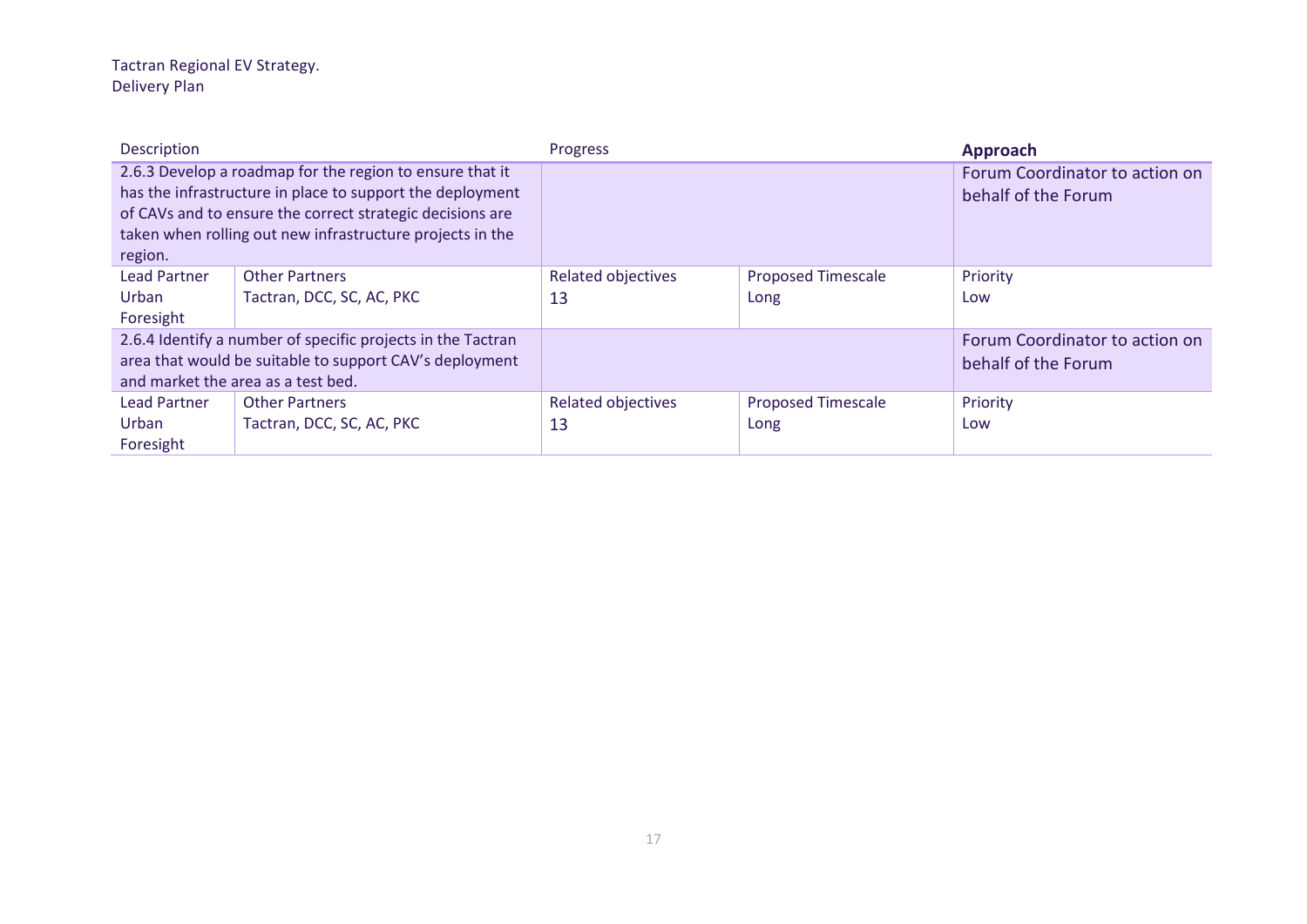### Promoting Electric Mobility

| Description                                                                                                                                                                                                           |                                                                               | Progress                                                                                                                                                             |                                           | <b>Approach</b>                                                      |
|-----------------------------------------------------------------------------------------------------------------------------------------------------------------------------------------------------------------------|-------------------------------------------------------------------------------|----------------------------------------------------------------------------------------------------------------------------------------------------------------------|-------------------------------------------|----------------------------------------------------------------------|
| Short-term engagement strategies                                                                                                                                                                                      |                                                                               |                                                                                                                                                                      |                                           |                                                                      |
| 3.1.1 Develop a region wide communication strategy                                                                                                                                                                    |                                                                               | Dundee currently have a specific campaign to promote<br>electric vehicles "Drive Dundee Electric".                                                                   |                                           | To be facilitated by Forum<br>Coordinator and enacted by<br>Partners |
| <b>Lead Partner</b><br>DCC                                                                                                                                                                                            | <b>Other Partners</b><br>Tactran, PKC, AC, SC, Urban Foresight                | <b>Related objectives</b><br>7                                                                                                                                       | <b>Proposed Timescale</b><br>Medium       | Priority<br>Med                                                      |
| 3.1.2 Identify the appropriate body to deliver the<br>communication strategy and to fully integrate with<br>Transport Scotland's engagement strategy as well as other<br>back office providers engagement strategies. |                                                                               | Each local authority is currently responsible for its own<br>communication regarding electric vehicles as well as<br>national communication from Transport Scotland. |                                           | Lead Partner to action on behalf of<br>Forum.                        |
| <b>Lead Partner</b><br><b>Tactran</b>                                                                                                                                                                                 | <b>Other Partners</b><br>DCC, PKC, AC, SK, Urban Foresight                    | <b>Related objectives</b><br>7                                                                                                                                       | <b>Proposed Timescale</b><br><b>Short</b> | Priority<br>Low                                                      |
| 3.1.3 Create and maintain a list of the key benefits and<br>incentives available across the region to support the<br>uptake of electric vehicles.                                                                     |                                                                               | Each local authority currently provides a number of<br>incentives for EV users, this data needs collated.                                                            |                                           | Forum Coordinator to action on<br>behalf of the Forum                |
| Lead Partner<br><b>Delivery Forum</b>                                                                                                                                                                                 | <b>Other Partners</b><br>DCC, PKC, AC, SK, Urban Foresight                    | Related objectives<br>7                                                                                                                                              | <b>Proposed Timescale</b><br>Short        | Priority<br>Med                                                      |
| 3.1.4 Fully integrate any communication strategy with<br>existing promotional activities in the region, such as the<br>Electric A9.                                                                                   |                                                                               | Perth & Kinross are currently working closely with<br>Transport Scotland to deliver aspects of the Electric A9<br>project.                                           |                                           | Lead Partner undertaking. To be<br>supported by Forum Coordinator    |
| <b>Lead Partner</b><br><b>PKC</b>                                                                                                                                                                                     | <b>Other Partners</b><br>DCC, Tactran, AC, SK, Urban Foresight,<br>TS, HC, FC | <b>Related objectives</b><br>$\overline{7}$                                                                                                                          | <b>Proposed Timescale</b><br>Short        | Priority<br>Med                                                      |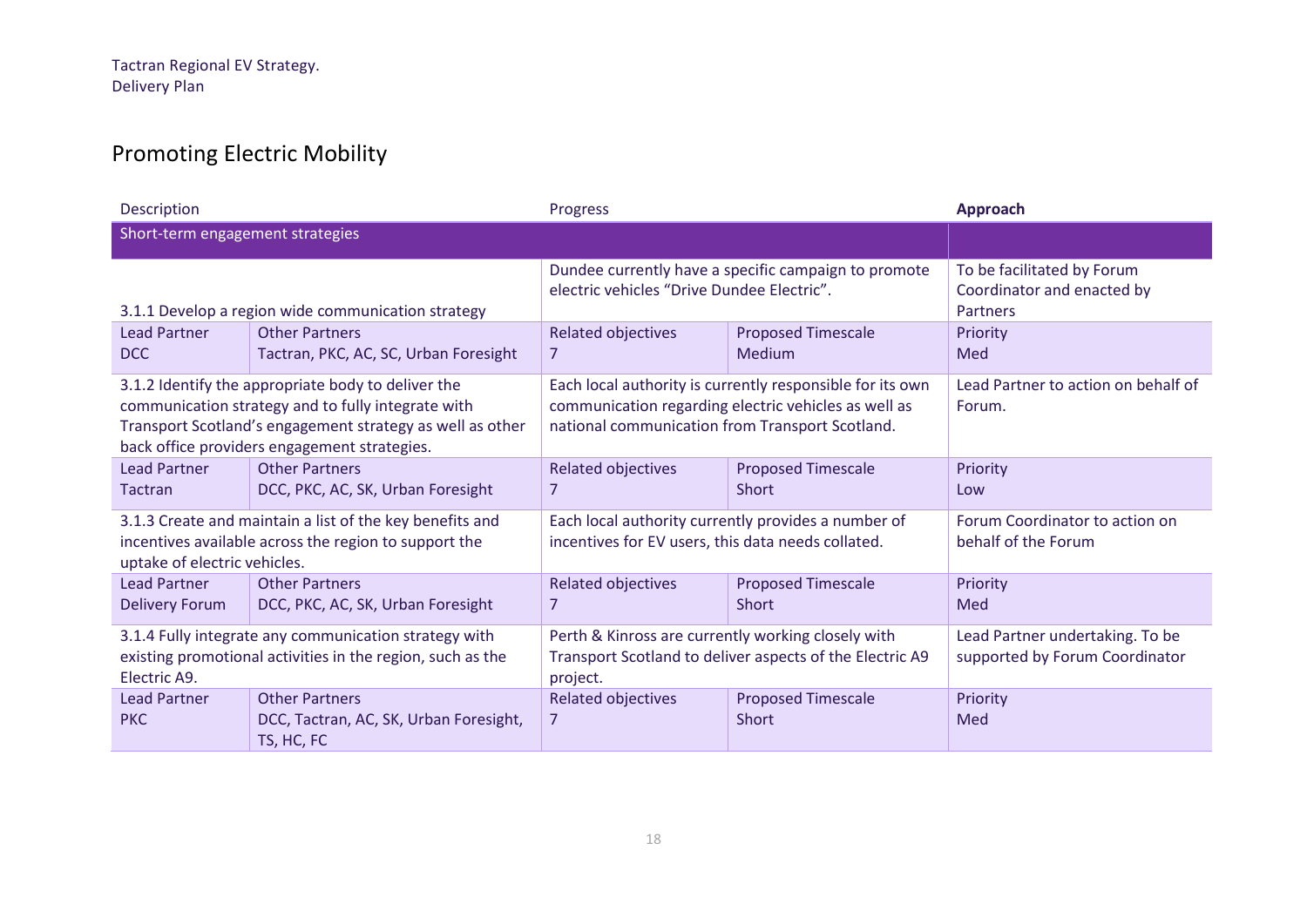| Description                                                                                                                                                                                      |                                                   | Progress                                                                                                                             |                           | Approach                                                           |
|--------------------------------------------------------------------------------------------------------------------------------------------------------------------------------------------------|---------------------------------------------------|--------------------------------------------------------------------------------------------------------------------------------------|---------------------------|--------------------------------------------------------------------|
| 3.1.5 Develop a promotional strategy for e-tourism in the<br>region                                                                                                                              |                                                   | Urban Foresight and Dundee are working on a project<br>with SSE in relation to electric vehicles and tourism in<br>Scotland.         |                           | Lead Partner undertaking. To be<br>supported by Forum Coordinator  |
| <b>Lead Partner</b>                                                                                                                                                                              | <b>Other Partners</b>                             | <b>Related objectives</b>                                                                                                            | <b>Proposed Timescale</b> | Priority                                                           |
| Tactran                                                                                                                                                                                          | Urban Foresight, SSE, DCC, PKC, AC, SC            | 4                                                                                                                                    | Medium                    | Low                                                                |
| Long term engagement strategies                                                                                                                                                                  |                                                   |                                                                                                                                      |                           |                                                                    |
| 3.2.1 Develop the tools and resources to deliver a<br>programme of support to all the primary and secondary<br>schools in the region.                                                            |                                                   | Several schools in the region are signed up to Eco-<br>Schools which is the largest sustainable schools<br>programme in the world.   |                           | Forum Coordinator to action on<br>behalf of the Forum              |
| <b>Lead Partner</b>                                                                                                                                                                              | <b>Other Partners</b>                             | <b>Related objectives</b>                                                                                                            | <b>Proposed Timescale</b> | Priority                                                           |
| <b>Delivery Forum</b>                                                                                                                                                                            | Urban Foresight, Eco-Schools, DCC,<br>PKC, AC, SC | $\overline{7}$                                                                                                                       | Long                      | Med                                                                |
| 3.2.2 Deliver a region wide programme to install charging<br>infrastructure at all educational premises                                                                                          |                                                   | Local authorities are currently looking to deploy<br>infrastructure at schools as part of the current roll out<br>of infrastructure. |                           | To be enacted by Partners                                          |
| <b>Lead Partner</b>                                                                                                                                                                              | <b>Other Partners</b>                             | <b>Related objectives</b>                                                                                                            | <b>Proposed Timescale</b> | Priority                                                           |
| <b>Delivery Forum</b>                                                                                                                                                                            | DCC, PKC, AC, SC                                  | $\mathbf{1}$                                                                                                                         | Long                      | Med                                                                |
| <b>Promotion for business</b>                                                                                                                                                                    |                                                   |                                                                                                                                      |                           |                                                                    |
| 3.3.1 Fully integrate a scheme to directly support local<br>businesses to help them understand and consider the<br>benefits of driving an electric vehicle with the "Travel<br>Know How" scheme. |                                                   | Travel Know How is a scheme run by Tactran which<br>allows people to make more sustainable transport<br>choices.                     |                           | Lead Partner to undertake. To be<br>supported by Forum Coordinator |
| <b>Lead Partner</b>                                                                                                                                                                              | <b>Other Partners</b>                             | <b>Related objectives</b>                                                                                                            | <b>Proposed Timescale</b> | Priority                                                           |
| Tactran                                                                                                                                                                                          | DCC, PKC, AC, SC                                  | 7,9                                                                                                                                  | Medium                    | Low                                                                |
| 3.3.2 Undertake a feasibility study into the creation of a<br>region wide vehicle sharing system                                                                                                 |                                                   |                                                                                                                                      |                           | Lead Partner to undertake. To be<br>supported by Forum Coordinator |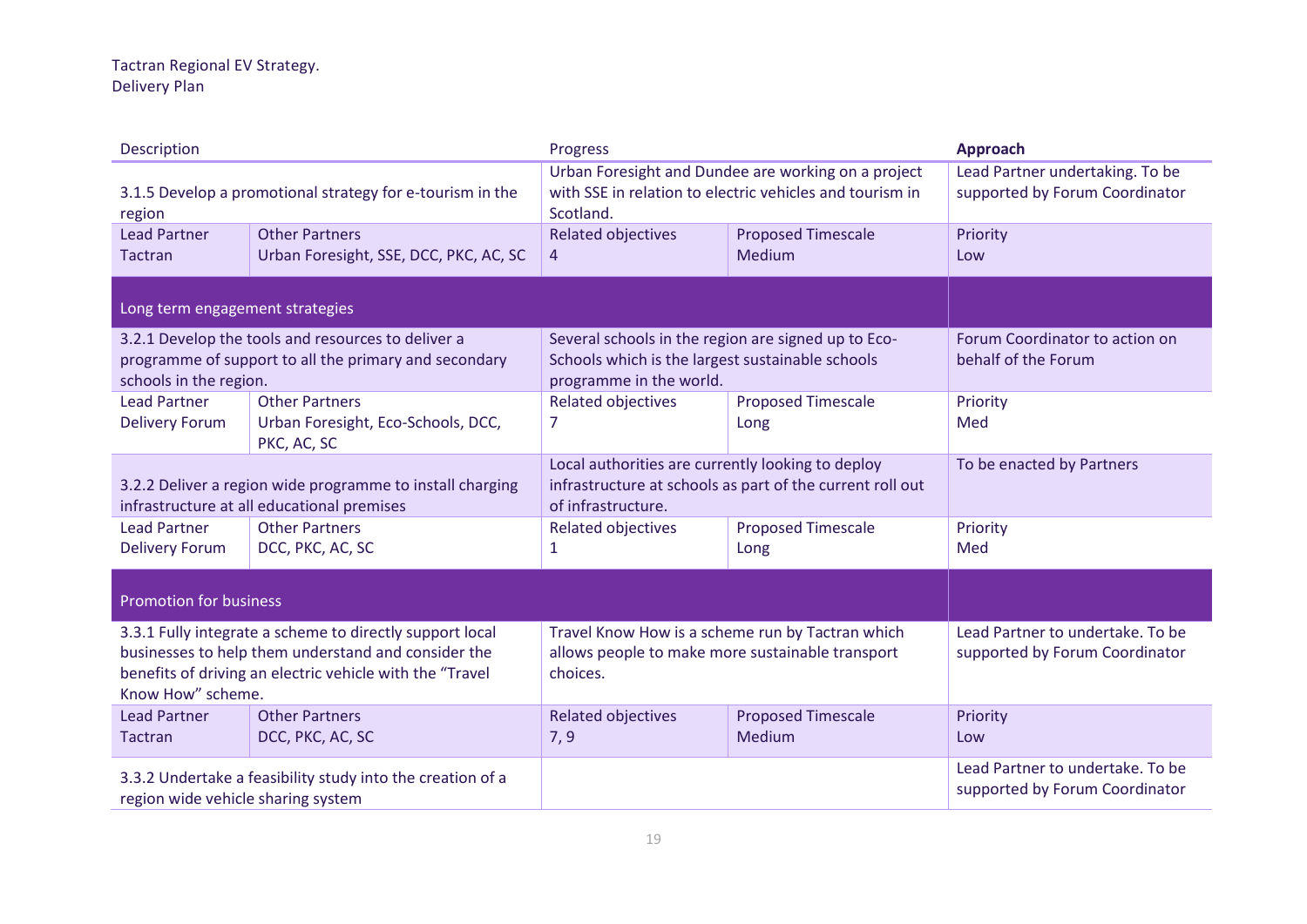| Description                                                                                                                                            |                                   | Progress                                                                                                                         |                           | Approach                                                           |
|--------------------------------------------------------------------------------------------------------------------------------------------------------|-----------------------------------|----------------------------------------------------------------------------------------------------------------------------------|---------------------------|--------------------------------------------------------------------|
| <b>Lead Partner</b>                                                                                                                                    | <b>Other Partners</b>             | <b>Related objectives</b>                                                                                                        | <b>Proposed Timescale</b> | Priority                                                           |
| Tactran                                                                                                                                                | DCC, PKC, AC, SC, Urban Foresight | 12                                                                                                                               | Medium                    | Low                                                                |
| 3.3.3 Build a network of champions from across the<br>business community to promote the benefits of fleet<br>electrification.                          |                                   |                                                                                                                                  |                           | Forum Coordinator to action on<br>behalf of the Forum              |
| <b>Lead Partner</b>                                                                                                                                    | <b>Other Partners</b>             | Related objectives                                                                                                               | <b>Proposed Timescale</b> | Priority                                                           |
| <b>Delivery Forum</b>                                                                                                                                  | DCC, PKC, AC, SC                  | 7                                                                                                                                | Short                     | Low                                                                |
| Second-hand market                                                                                                                                     |                                   |                                                                                                                                  |                           |                                                                    |
| 3.4.1 Provide new and used car dealers with the<br>knowledge, information and resources on the local<br>benefits of transitioning to electric vehicles |                                   | Drive Dundee Electric have been providing literature to<br>a number of dealers in the city to help promote electric<br>vehicles. |                           | Lead Partner to undertake. To be<br>supported by Forum Coordinator |
| <b>Lead Partner</b>                                                                                                                                    | <b>Other Partners</b>             | <b>Related objectives</b>                                                                                                        | <b>Proposed Timescale</b> | Priority                                                           |
| <b>DCC</b>                                                                                                                                             | PKC, AC, SC                       | 7, 9                                                                                                                             | Medium                    | Med                                                                |
| 3.4.2 Understand the changing nature of vehicle                                                                                                        |                                   | Next Step: Speak to local dealers and see what support                                                                           |                           | Forum Coordinator to action on                                     |
| purchasing and ownership in the longer term                                                                                                            |                                   | may be required.                                                                                                                 |                           | behalf of the Forum                                                |
| <b>Lead Partner</b>                                                                                                                                    | <b>Other Partners</b>             | <b>Related objectives</b>                                                                                                        | <b>Proposed Timescale</b> | Priority                                                           |
| <b>Delivery Forum</b>                                                                                                                                  | DCC, PKC, AC, SC, Urban Foresight | 9                                                                                                                                | Long                      | Med                                                                |
| Creating an exemplar region                                                                                                                            |                                   |                                                                                                                                  |                           |                                                                    |